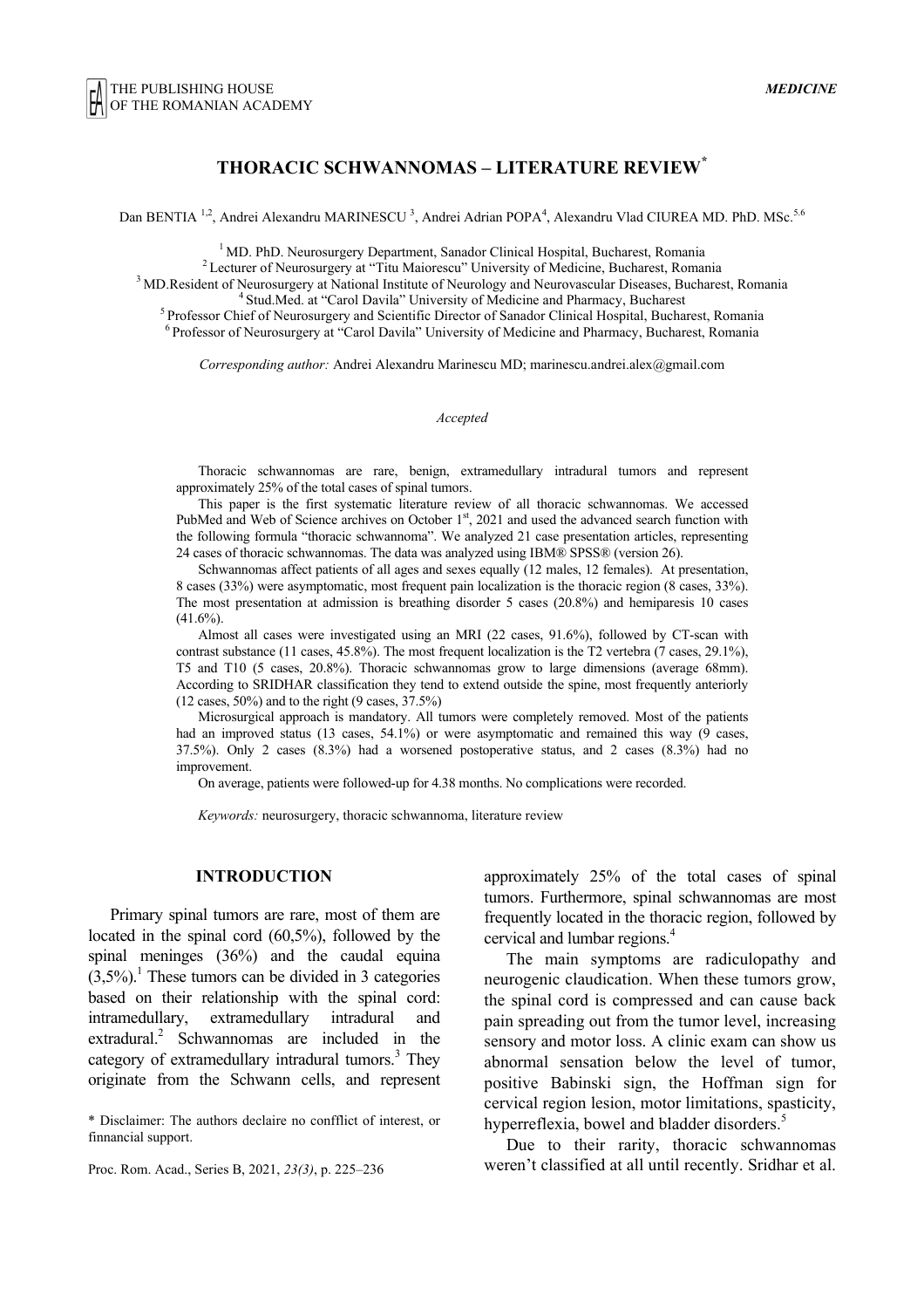# (2001) classified spinal schwannomas according to their radiological appearance (Table 1, Figure 1).<sup>4</sup>

From a histopathological point of view, schwannomas can be diagnosed by the presence of some patterns of cellular architecture: Verocay bodies, Antoni A and Antoni B areas.

Sridhar classification of spinal schwannomas<sup>4</sup>

| Type I   | intraspinal tumor, $\leq$ vertebral segments in length; a: intradural; b: extradural                                                                          |
|----------|---------------------------------------------------------------------------------------------------------------------------------------------------------------|
| Type II  | intraspinal tumor $>2$ vertebral segments in length (giant tumor)                                                                                             |
| Type III | intraspinal tumor with extension into nerve root foramen                                                                                                      |
| Type IV  | intraspinal tumor w/ extraspinal extension (dumbbell tumors); a: extraspinal component<br>$\leq$ 2.5 cm; b: extraspinal component $\geq$ 2.5 cm (giant tumor) |
| Type V   | tumor with erosion into the VBs (giant invasive tumor), lateral $\&$ posterior extensions<br>into myofascial planes                                           |



Figure 1. Visual representation of Sridhar classification<sup>4</sup>.

*Image source:* Sridhar, K., Ramamurthi, R., Vasudevan, M. C., & Ramamurthi, B., Giant invasive spinal schwannomas: definition and surgical management. Journal of Neurosurgery: Spine, 2001, 94 (2): 210-215. © Copyright 1944–2021 American Association of Neurological Surgeons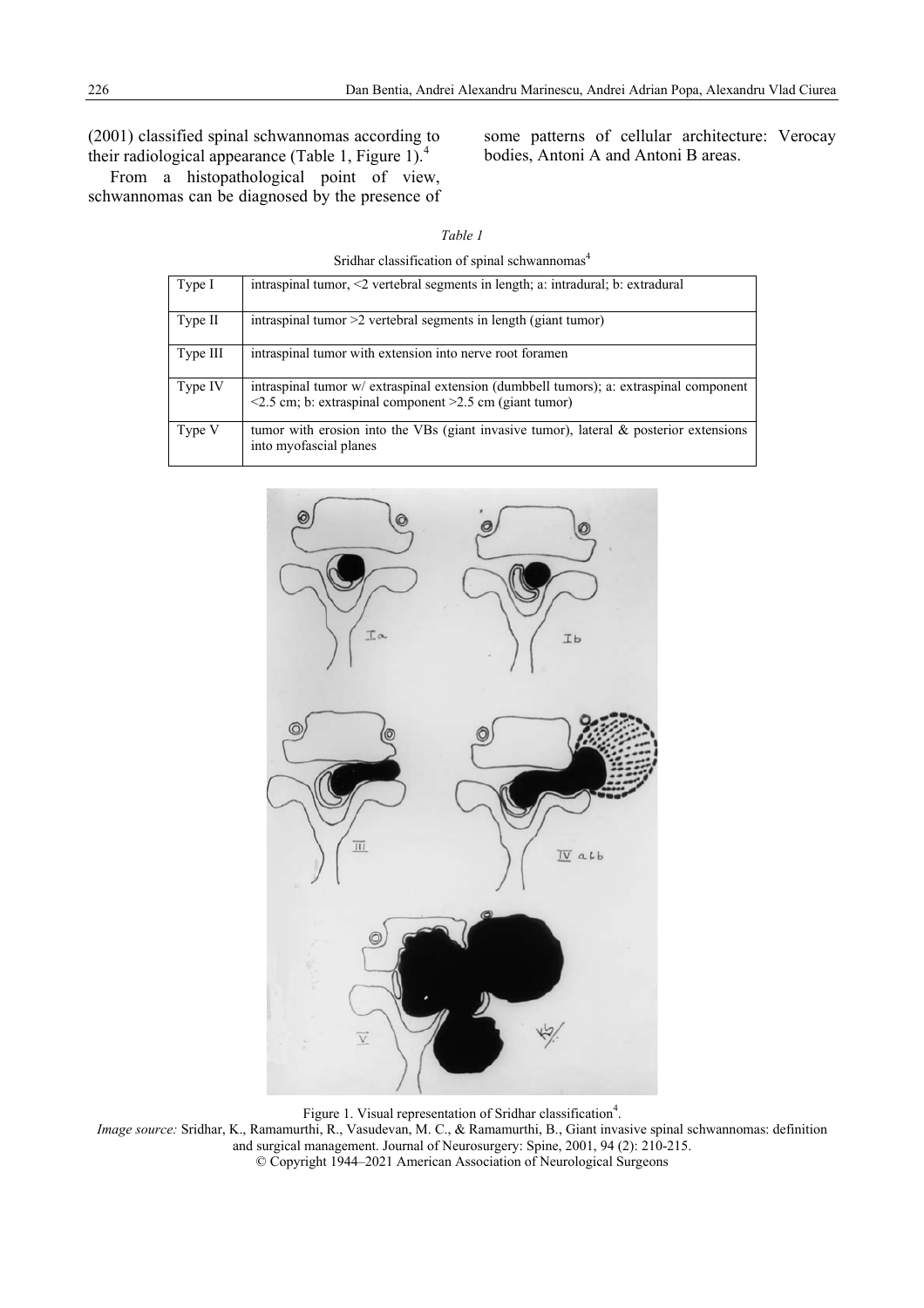

Figure 2. (*Left*): Verocay body showing horizontal rows of palisaded nuclei separated by areas of acellular pink basement membrane like material. (H and E, ×400); (*Right*): Schematic representation of verocay body *Image source:* Joshi R, Learning from eponyms: Jose Verocay and Verocay bodies, Antoni A and B areas, Nils Antoni and

Schwannomas, Indian Dermatology Online Journal, 2012, 3(3):215-219 Image licensed under CC BY-NC-SA 4.0; copyright © Indian Dermatology Online Journal.



Figure 3. (*Left*): Antoni A area with cellular appearance with several rows of palisaded nuclei. (H and E, ×100); (*Right*): Antoni B area with pale mucinous stroma which has few cells, scattered wispy collagen and mast cells (H and E, ×400). *Image source:* Joshi R, Learning from eponyms: Jose Verocay and Verocay bodies, Antoni A and B areas, Nils Antoni and Schwannomas, Indian Dermatology Online Journal, 2012, 3(3):215-219 Image licensed under CC BY-NC-SA 4.0; copyright © Indian Dermatology Online Journal.

In 1910, José Juan Verocay observed for the first time and described a particular histopathological aspect of schwannomas, which were later named after him, the Verocay bodies. This structure consists of a stacked arrangement of two rows of elongated palisading nuclei that alternates with acellular zones made up of cytoplasmic processes of the Schwann cells (Figure 2). $<sup>6</sup>$ </sup>

In 1920, Nils Ragnar Eugene Antoni described two different structures in peripheral nerve sheath tumors. The ultrastructural structure of Antoni A tissue consists of long interdigitating cell process surrounded by a nearly continuous well-formed lamina separated by intercellular basement membranes. Antoni B tissue on the other hand is less cellular, with a myxomatous stroma in which are

scattered loosely arranged cells. Cells within the Antoni B regions are often thin and wispy and are separated from other cells by microcystic spaces filled with basophilic mucin.<sup>7</sup>

## **MATERIALS AND METHODS**

According to our research, this article is the first systematic meta-analysis of all thoracic schwannomas articles from literature. We accessed PubMed and Web of Science archives on October  $1<sup>st</sup>$  2021 and used the advanced search function with the following formula "thoracic schwannoma".

On PubMed, we obtained 37 articles which were published from 1979-2021. We excluded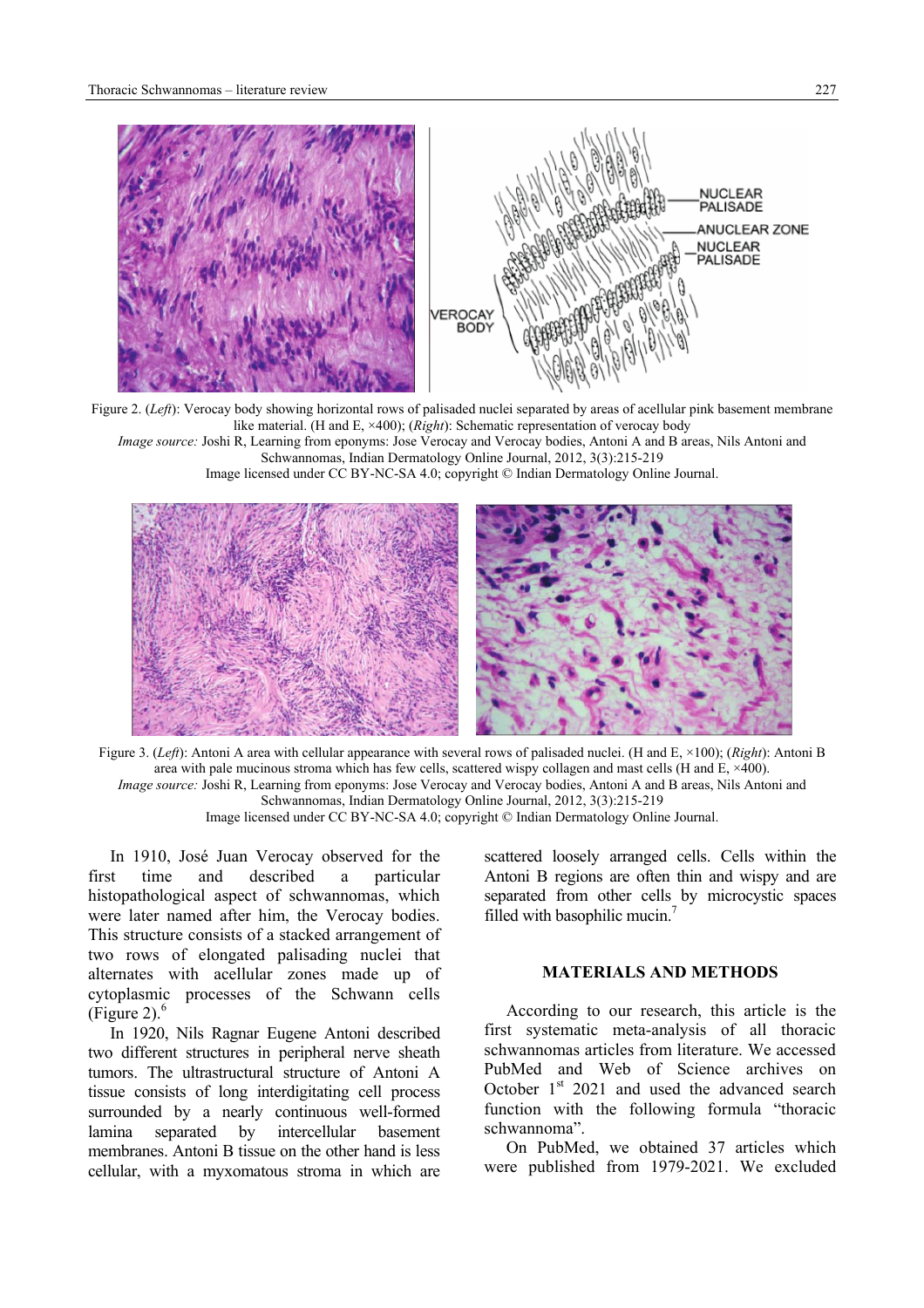non-English articles, veterinary articles, pathologies that mimic but were not thoracic schwannomas. After applying these criteria 19 case presentation articles and 1 retrospective cohort study remained. The latter was excluded because it followed different parameters from the rest of the literature.

On Web of Science, we obtained 31 articles which were published from 1979-2021 and we excluded non-English articles, veterinary articles, pathologies that mimic but were not thoracic schwannomas and all articles that coincided with those from PubMed. After applying these criteria 2 case presentation articles remained. In total, we analyzed 21 case presentation articles, representing 24 cases of thoracic schwannomas.

The data was analyzed using IBM® SPSS® (version 26).

### **RESULTS AND DISCUSSIONS**

Out of 24 cases, we found that the youngest person is 12 years old, and the oldest is 74 years old. The average age is 45.88 years old (Table 1). 12 patients were men and 12 were women (Figure 4).

Regarding associated pathologies, we found that 1 patient (4.2%) had hypertension, 1 patient (4.2%) had hypothyroidism, 1 patient (4.2%) had myasthenia gravis, 1 patient (4.2%) had type I

neurofibromatosis and 1 patient (4.2%) had syringomyelia (Table 2).

*Table 1*  Descriptive analysis of age in the studied lot

#### **Statistics**





Figure 4. Distribution of patients based on sex.

|                   |         | Count        | Percent % |
|-------------------|---------|--------------|-----------|
| hypertension      | yes     | 1            | 4.2%      |
|                   | no      | 23           | 95.8%     |
| thyroidism        | W/O     | 23           | 95.8%     |
|                   | hypo    | 1            | 4.2%      |
|                   | hyper   | 0            | 0.0%      |
| Myasthenia gravis | yes     | 1            | 4.2%      |
|                   | no      | 23           | 95.8%     |
| neurofibromatosis | W/O     | 23           | 95.8%     |
|                   | Type I  | $\mathbf{1}$ | 4.2%      |
|                   | Type II | $\mathbf{0}$ | 0.0%      |
| syringomyelia     | yes     | 1            | 4.2%      |
|                   | no      | 23           | 95.8%     |

*Table 2* 

Associated diseases observed in the studied lot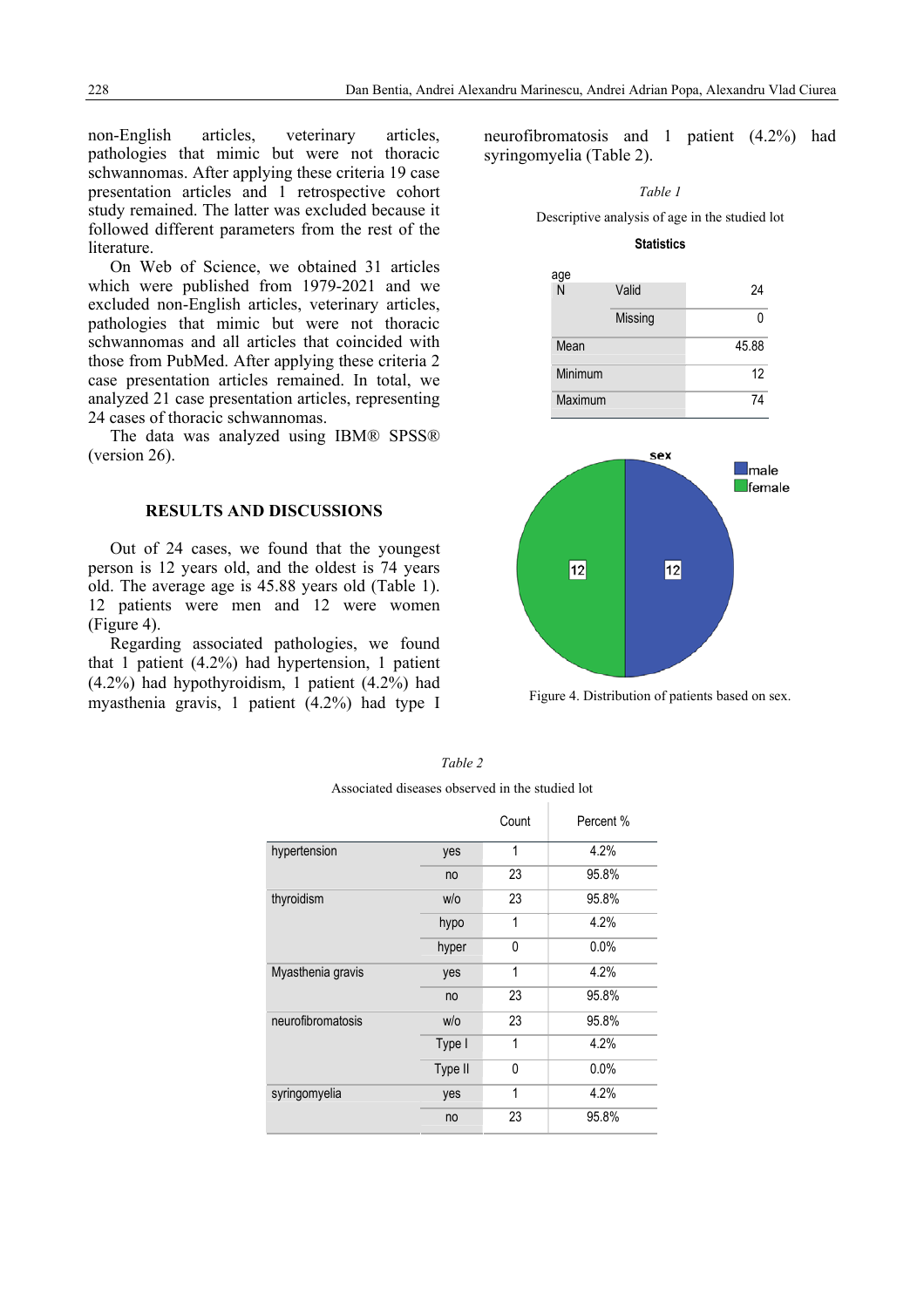

Figure 5. Distribution of pain.

We found that 8 cases (33.33%) presented no pain, 8 cases (33.33%) presented back pain, 6 cases (25%) presented thoracic pain, 1 case (4.17%) presented abdominal pain and 1 case (4.17%) presented headaches (Figure 5).

Some of the patients presented other associated disorders like vision, sphincter or breathing disorders, other patients had positive result on some tests like Babinski, Minor, Yeoman, Goldthwait, Romberg. There were 3 patients (12.5%) that had such a large tumor that could be palpable (Table 3).

### *Table 3*

#### Results of clinical examination

|                    | Count | Percent % |
|--------------------|-------|-----------|
| vision_disorder    | 2     | 8.3%      |
| sphincter_disorder | 3     | 12.5%     |
| breathing_disorder | 5     | 20.8%     |
| Horner_syndrome    |       | 4.2%      |
| Babinski sign      | 3     | 12.5%     |
| minor_sign_test    |       | 4.2%      |
| veoman test        |       | 4.2%      |
| goldthwait_test    |       | 4.2%      |
| romberg_test       |       | 4.2%      |
| palpable mass      |       | 12.5%     |

Regarding the peripheric nervous system, we found that there was 1 case (4.2%) that presented anesthesia, 3 cases (12.5%) presented paresthesia, 2 cases (8.3%) presented dysesthesia, 1 case (4.2%) presented hyperesthesia, 1 case (4.2%) presented hyperalgesia, 3 cases (12.5%) presented hypoesthesia and 10 cases (41.7%) presented hemiparesis (Table 4).

#### *Table 4*

Results of testing the peripheral nervous system

|               | Count | Percent % |
|---------------|-------|-----------|
| anesthesia    |       | 4.2%      |
| paresthesia   | 3     | 12.5%     |
| dysesthesia   | 2     | 8.3%      |
| hyperesthesia | 1     | 4.2%      |
| hyperalgesia  | 1     | 4.2%      |
| hypoesthesia  | 3     | 12.5%     |
| hemiparesis   | 10    | 41.7%     |

#### *Table 5*

Types of imaging methods used

|                    | Count | Percent % |
|--------------------|-------|-----------|
| contrast_injection | 11    | 45.8%     |
| <b>CT</b>          | 11    | 45.8%     |
| ultrasonography    | 1     | 4.2%      |
| <b>MRI</b>         | 22    | 91.7%     |
| <b>PET</b>         | 2     | 8.3%      |
| biopsy             | 4     | 16.7%     |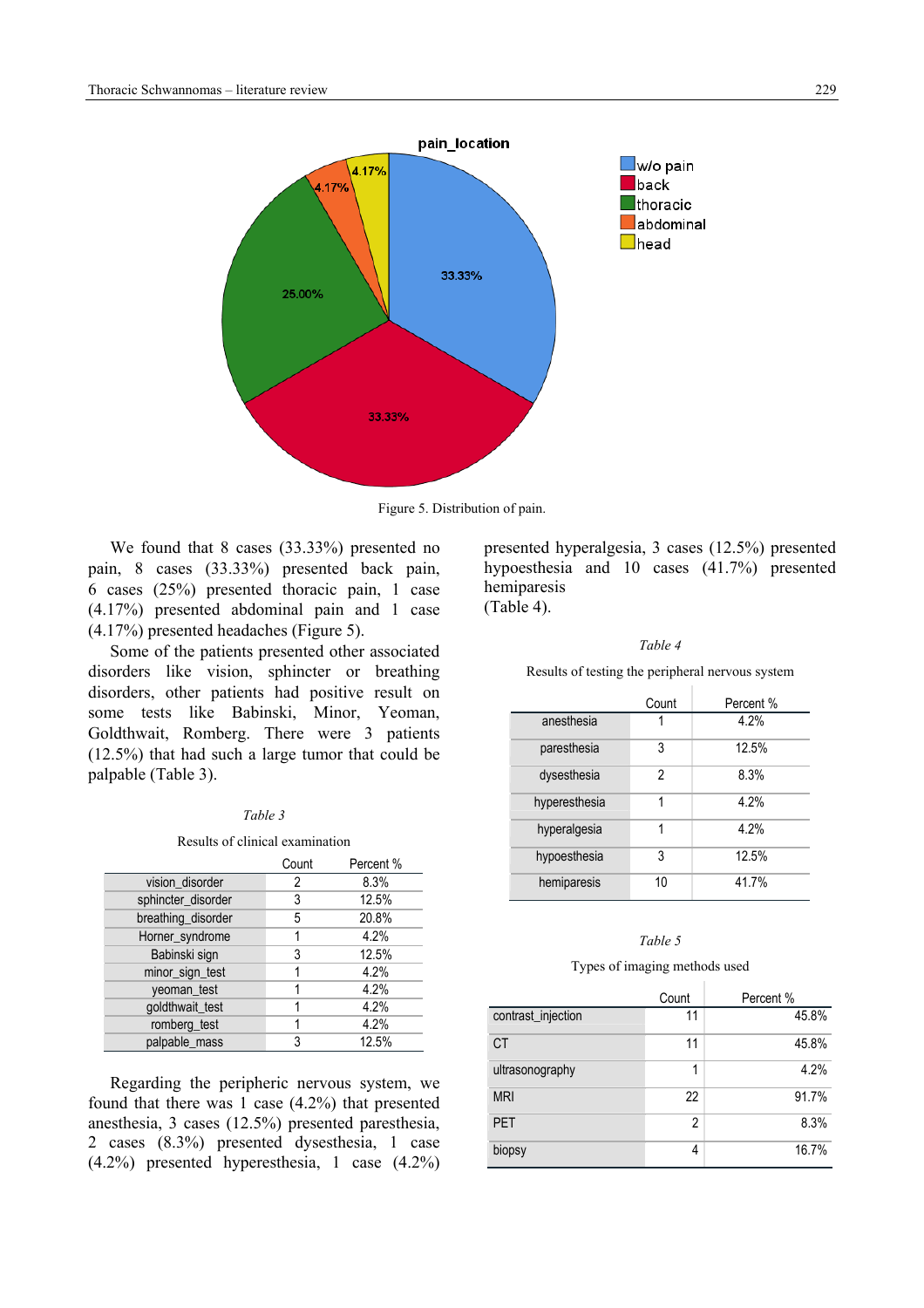In terms of investigations, we found out that contrast injection was used for 11 cases (45.8%), CT scan was used for 11 cases (45.8%), ultrasonography was used for 1 case (4.2%), MRI was used for 22 cases (91.7%), PET was used for 2 cases (8.3%) and the biopsy was performed for 4 patients (16.7%) (Table 5).

## *Table 6*

### Distribution of histopathology results

|                  | Count | Percent % |
|------------------|-------|-----------|
| S <sub>100</sub> |       | 29.2%     |
| Antoni A         | 8     | 33.3%     |
| Antoni B         |       | 16.7%     |
| Verocay_bodies   | 5     | 20.8%     |

For histopathology results, 7 cases (29.2%) presented the S100 marker, 8 cases (33.33%) presented Antoni A areas, 4 cases (16.7%) presented Antoni B areas and 5 cases (20.8%) presented Verocay bodies (Table 6).

Schwannomas can be described by the SRIDHAR scale and by the localization in relation

to the spinal cord. We found 5 cases (21.74%) SRIDHAR 1, 3 cases (13.4%) SRIDHAR 2, 5 cases (21.74%) SRIDHAR 3, 6 cases (26.09%) SRIDHAR 4, 4 cases (17.39%) with SRIDHAR 5. Vertebral localization can be better visualized in Table 7a and 7b.

We observed that most thoracic schwannomas (75%) will grow outside the axis of the spine. Tables 8, 9 and Figures 7, 8 represent the growth of the thoracic schwannomas outside the craniocaudal line and into the anterior-posterior and latero-lateral areas.

Out of all 24 cases, 17 mentioned the tumors' dimensions, the other 7 were missing this parameter. We analyzed the available data and observed that the smallest tumor had 14 mm and the largest 19 mm, in total averaging 68.05 mm (Table 10).

Regarding surgical outcome, 2 cases (4.17%) of the patients worsened their general status, 2 cases (4.17%) had no improvement, 13 cases (54.17%) had an improvement in their condition and 9 cases (37.5%) did not have an altered state before the surgery and kept their status after the surgical ablation of the tumor (Figure 9).



Figure 6. Distribution of SRIDHAR scale.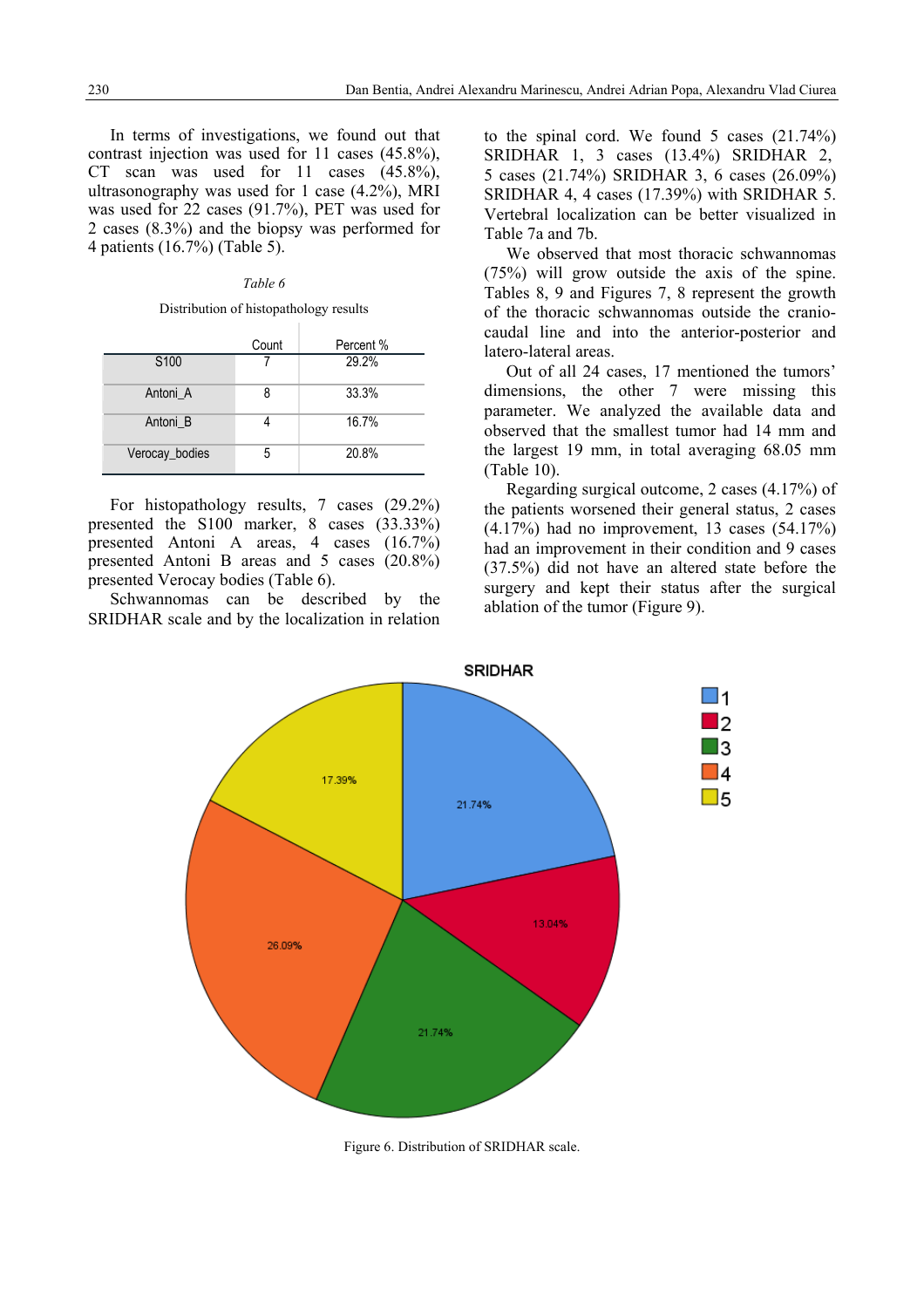#### Case 1 PubMed<sup>[8]</sup> Case 2 PubMed [9] Case 3 PubMed [10] Case 4 Web Of Science [11] Case 5 PubMed[12] PubMed [13] PubMed [14] PubMed [15] PubMed [16] PubMed [17] Case 6 Case 7 Case 8 Case 9 Case 10 Case 11 PubMed [18] PubMed [19] Case 12 C7 C8 t1 T1 t2 T2 T2  $T2$ t3 T3 T3 T3  $T3$ t4 t4 t4 t4 t4 t5 t4 t5 t4 t5 t4 t5 t4 t5 t4 t5 t4 t5 t4 t5 t4 t5 t4 t5 t4 t5 t4 t5 t5 t5 t5 t5 t5 t5 t5 t5 t5  $T<sub>4</sub>$ t5 T5 T5 T5 T5  $T5$ t6 T6 T6 T6  $T6$ t7 T7  $T<sub>7</sub>$ t8 T8 T8  $T8$ t9 to the control of the control of the control of the control of the control of the control of the control of T9 t10 T10 T10 T10 T<sub>10</sub> t11 T11 T11  $T11$ t12 L1

#### *Table 7a*

Vertebral localization of thoracic schwannoma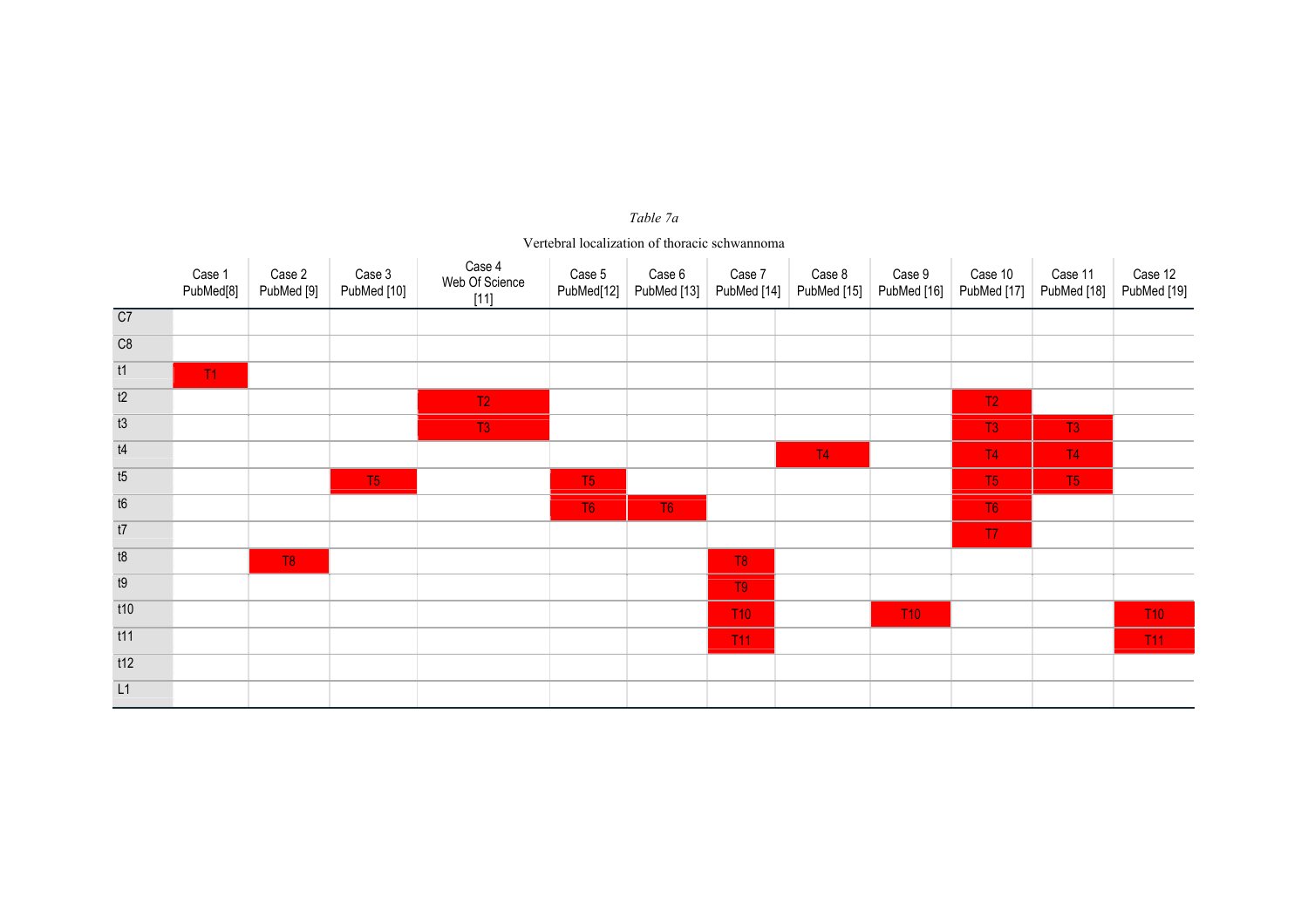|                 | Case 13<br>PubMed [20] | Case 14<br>PubMed [21] | Case 15<br>PubMed [22] | Case 16<br>PubMed [23] | Case 17<br>PubMed [23] | Case 18<br>PubMed [23] | Case 19<br>PubMed [24] | Case 20<br>PubMed [25] | Case 21<br>PubMed [25] | Case 22<br>PubMed [26] | Case 23<br>Web Of Science<br>$[27]$ | Case 24<br>PubMed[28] |
|-----------------|------------------------|------------------------|------------------------|------------------------|------------------------|------------------------|------------------------|------------------------|------------------------|------------------------|-------------------------------------|-----------------------|
| $\overline{C7}$ |                        |                        |                        | C <sub>7</sub>         |                        |                        |                        |                        |                        | missing                | missing                             |                       |
| C8              |                        |                        |                        | C8                     |                        |                        |                        |                        |                        | data                   | data                                |                       |
| t1              |                        |                        | T1                     | T1                     |                        |                        | T1                     |                        |                        |                        |                                     |                       |
| t2              | T2                     |                        | T2                     | T2                     |                        |                        | T2                     | T2                     |                        |                        |                                     |                       |
| t3              |                        | T <sub>3</sub>         |                        |                        |                        |                        |                        |                        |                        |                        |                                     |                       |
| t4              |                        |                        |                        |                        |                        |                        |                        |                        |                        |                        |                                     |                       |
| t5              |                        |                        |                        |                        |                        | T <sub>5</sub>         |                        |                        |                        |                        |                                     |                       |
| t6              |                        |                        |                        |                        |                        | T <sub>6</sub>         |                        |                        |                        |                        |                                     |                       |
| $\overline{t}$  |                        |                        |                        |                        |                        | T7                     |                        |                        |                        |                        |                                     |                       |
| t8              |                        |                        |                        |                        |                        | T <sub>8</sub>         |                        |                        |                        |                        |                                     |                       |
| t9              |                        |                        |                        |                        |                        |                        |                        |                        | T <sub>9</sub>         |                        |                                     |                       |
| t10             |                        |                        |                        |                        | T10                    |                        |                        |                        | T <sub>10</sub>        |                        |                                     |                       |
| t11             |                        |                        |                        |                        | <b>T11</b>             |                        |                        |                        | <b>T11</b>             |                        |                                     |                       |
| t12             |                        |                        |                        |                        | T12                    |                        |                        |                        |                        |                        |                                     | T12                   |
| L1              |                        |                        |                        |                        |                        |                        |                        |                        |                        |                        |                                     | L1                    |

# *Table 7b* Vertebral localization of thoracic schwannoma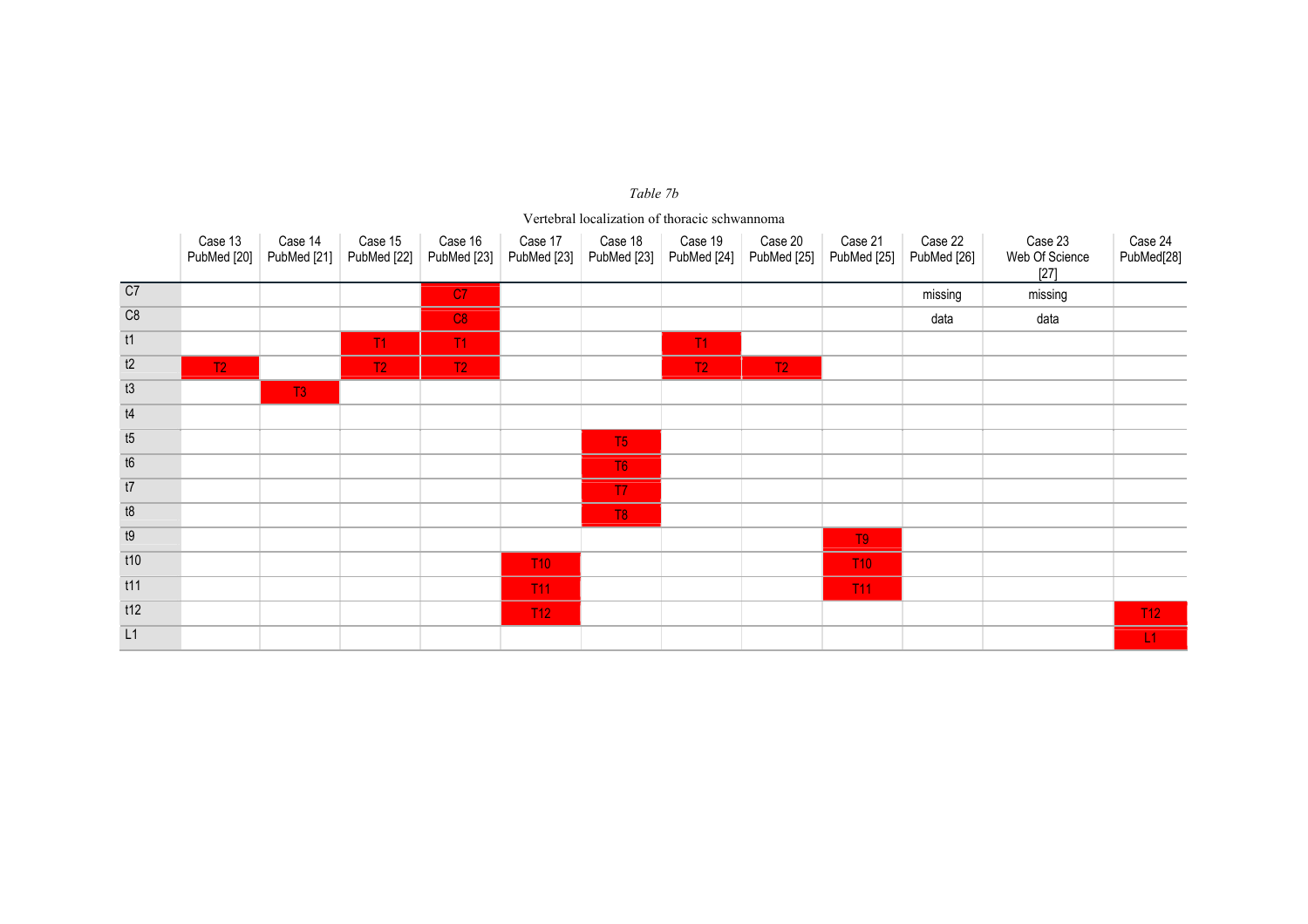|       | <i>Prince posterior</i> projection or morate senwamping |           |         |               |                           |  |  |  |  |
|-------|---------------------------------------------------------|-----------|---------|---------------|---------------------------|--|--|--|--|
|       |                                                         | Frequency | Percent | Valid Percent | <b>Cumulative Percent</b> |  |  |  |  |
| Valid |                                                         | 6         | 25.0    | 25.0          | 25.0                      |  |  |  |  |
|       | anterior                                                | 12        | 50.0    | 50.0          | 75.0                      |  |  |  |  |
|       | posterior                                               | 4         | 16.7    | 16.7          | 91.7                      |  |  |  |  |
|       | Ant+Post                                                | 2         | 8.3     | 8.3           | 100.0                     |  |  |  |  |
|       | Total                                                   | 24        | 100.0   | 100.0         |                           |  |  |  |  |

*Table 8*  Anterior-posterior projection of thoracic schwannoma



Figure 7. Anterior-posterior localization of schwannomas.

Left-right projection of thoracic schwannoma **Contract Contract** 

|       |            | Frequency | Percent | Valid Percent | <b>Cumulative Percent</b> |
|-------|------------|-----------|---------|---------------|---------------------------|
| Valid | U          | b         | 25.0    | 25.0          | 25.0                      |
|       | left       | 8         | 33.3    | 33.3          | 58.3                      |
|       | right      | 9         | 37.5    | 37.5          | 95.8                      |
|       | Left+right |           | 4.2     | 4.2           | 100.0                     |
|       | Total      | 24        | 100.0   | 100.0         |                           |

## *Table 10*

| <b>Descriptive Statistics</b>                     |  |       |        |         |          |  |  |  |
|---------------------------------------------------|--|-------|--------|---------|----------|--|--|--|
| Minimum<br>Maximum<br>Std. Deviation<br>Mean<br>N |  |       |        |         |          |  |  |  |
| dimensions                                        |  | 14.00 | 190.00 | 68.0588 | 54.34320 |  |  |  |
| Valid N (listwise)                                |  |       |        |         |          |  |  |  |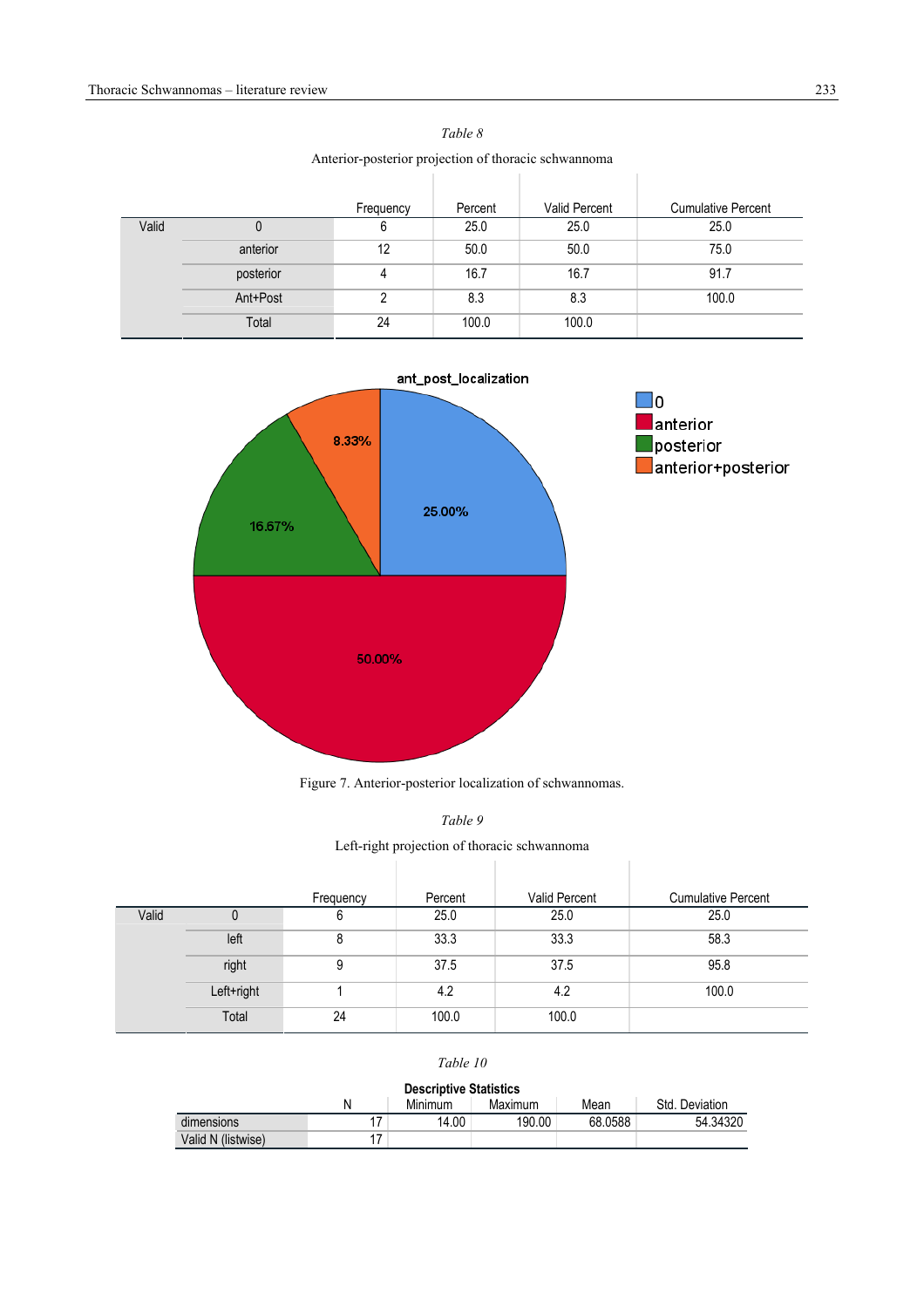

Figure 8. Left-right localization of schwannomas.



Figure 9. Patient status after surgical intervention.

On average, patients were present at follow-up for  $4.67$  months. For 10 cases  $(41.7\%)$ , no follow-up was recorded, all the rest were followed-up for at least 3 months after the surgery. No complications were recorded at follow-up.

## **CONCLUSIONS**

Thoracic schwannomas are very rare benign tumors. In our systematic review of the literature (PubMed and WebOfScience), except for one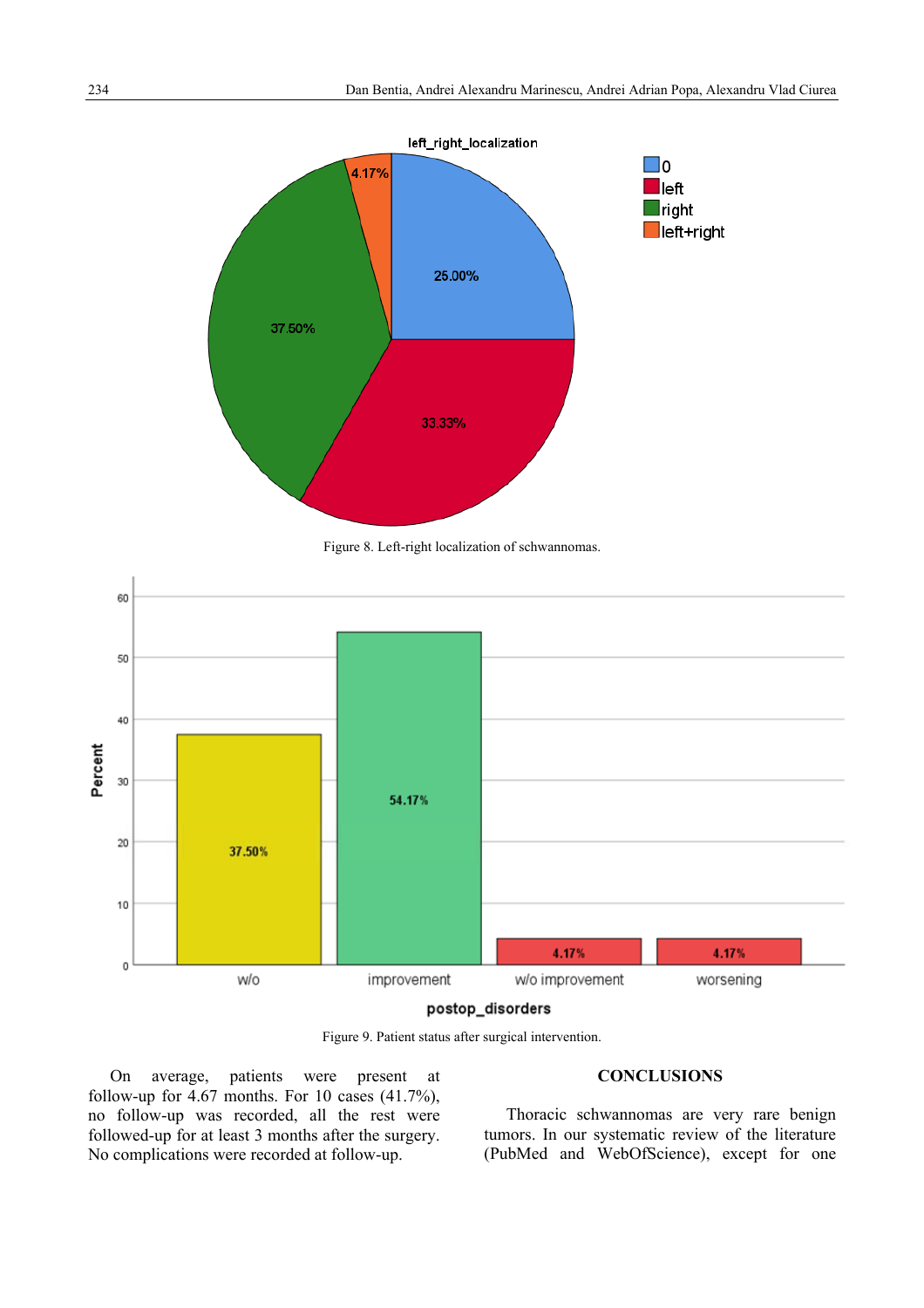cohort study, we only found case presentation articles and no other literature reviews. In this context, our study is the first systematic literature review of thoracic schwannomas.

Schwannomas affect patients of all ages (youngest patient 12 y.o., oldest 74 y.o.) and sexes equally (12 males, 12 females). 4 patients (16.6%) presented with associated pathologies but did not require special care.

At presentation, 8 cases (33%) were asymptomatic, and the most frequent pain localization is the thoracic region with 8 cases (33%). Clinical examination revealed the most frequent associated disorder is breathing disorder 5 cases (20.8%) and the most frequent sign is hemiparesis 10 cases (41.6%).

Almost all cases were investigated using an MRI (22 cases, 91.6%). The next investigation of choice is CT-scan with contrast substance (11 cases, 45.8%).

The most frequent localization is the T2 level  $(7 \text{ cases}, 29.1\%)$  followed by T5 and T10 (5 cases, 20.8%). Thoracic schwannomas tend to grow to large dimensions (on average 68mm; smallest 14mm and largest 190 mm) and according to the SRIDHAR classification they tend to extend outside the spine, most frequently anteriorly  $(12 \text{ cases}, 50\%)$  and to the right  $(9 \text{ cases}, 37.5\%)$ 

The main goal is complete surgical removal of the tumor, considering it`s benign nature, without affecting the surrounding structures (maximal safe resection). In our study, all tumors were completely removed. Most of the patients had an improved status (13 cases, 54.1%) or were asymptomatic and did not acquire new symptoms (9 cases, 37.5%). Only 2 cases (8.3%) had a worsened postoperative status, and 2 cases (8.3%) had no improvement.

On average, patients were followed-up for 4.38 months and no complications were recorded.

#### **REFERENCES**

- 1. Duong LM, McCarthy BJ, McLendon RE, Descriptive epidemiology of malignant and nonmalignant primary spinal cord, spinal meninges, and cauda equina tumors, United States., 2004-2007. *Cancer.* 2012; 118 (17): 4220-4227.
- Elsberg CA. Some aspects of the diagnosis and surgical treatment of tumors of the spinal cord: with a study of the end results in a series of 119 operations. *Ann Surg.* 1925;81(6):1057–1073.
- 3. Brown KM, Dean A, Sharr MM. Thoracic intramedullary schwannoma. *Neuropathol Appl Neurobiol.* 2002; 28(5):421–424.
- 4. Sridhar, K., Ramamurthi, R., Vasudevan, M. C., & Ramamurthi, B., Giant invasive spinal schwannomas: definition and surgical management. *Journal of Neurosurgery: Spine*, 2001, 94 (2): 210-215.
- 5. Kothbauer KF, Neurosurgical management of intramedullary spinal cord tumors in children. *Pediatr Neurosurg*, 2007, 43: 222-235.
- 6. Verocay J. [Zur Kennntnis der "neurofibrome".] Beitr Pathol Anat, 1910; 48: 1-69.
- 7. Antoni NR. Uber Ruckenmarksteumoren und Neurofibrome, Munich: J. F. Bergmann; 1920.
- 8. Zaidman N, Merve A, Russo V. Intraosseous Thoracic Schwannoma: Case Report and Review of the Literature. World Neurosurg. 2019; 130:313-316. doi: 10.1016/j.wneu.2019.06.222.
- 9. Hdeib A, Goodwin CR, Sciubba D, Bydon A, Wolinsky JP, Witham T, Gokaslan ZL. Hemorrhagic thoracic schwannoma presenting with intradural hematoma and acute paraplegia after spinal manipulation therapy. Int J Spine Surg. 2016 Dec 20;10:42. doi: 10.14444/3042.
- 10. Rodgers AM, Khauv KB. Thoracic Schwannoma in an Adult Male Presenting With Thoracic Pain: A Case Report. J Chiropr Med. 2017 Sep;16(3):242-245. doi: 10.1016/j.jcm.2017.02.002.
- 11. Wu, XJ (Wu, Xiao-jun); Chen, HR (Chen, Huai-rui); Chen, JX (Chen, Ju-xiang); Lu, YC (Lu, Yi-cheng); Huang, W (Huang, Wei). Papilledema Caused by a Thoracic Schwannoma. JOURNAL OF NEURO-OPHTHALMOLOGY. 2009; 29(2):156-157. doi: 10.1097/WNO.0b013e3181a5908c.
- 12. Prieto R, Santander X, Naranjo JM, Marín E, Corbacho C. Giant Dumbbell-Shaped Thoracic Schwannoma in an Elderly Patient Resected Through a Single-Stage Combined Laminectomy and Video-Assisted Thoracoscopy: Surgical Strategy and Technical Nuances. World Neurosurg. 2018 Nov;119:155-162. doi: 10.1016/ j.wneu.2018.07.238.
- 13. Kumar S, Rafiq MU, Ahamed I, Ansari J, Cowen ME. Asymptomatic giant thoracic schwannoma. Ann Thorac Surg. 2006 Sep;82(3):e26. doi: 10.1016/j.athoracsur. 2006.06.034.
- 14. Bazerbachi F, Maiser S, Clark HB. Giant thoracic schwannoma masquerading as transverse myelitis. QJM. 2013 Aug;106(8):759-61. doi: 10.1093/qjmed/hct053.
- 15. Khan RA, Rahman A, Bhandari PB, Khan SI. Double migration of a schwannoma of thoracic spine. BMJ Case Rep. 2013 Jan 23;2013:bcr2012008182. doi: 10.1136/ bcr-2012-008182.
- 16. Muesse JL, Blackmon SH, Harris RL, Kim MP. Acute shingles after resection of thoracic schwannoma. Tex Heart Inst J. 2012;39(2):265-7.
- 17. Rivas F, Ureña A, Macia I, Rosado G, Toñanez J, Penin R, Ramos R. Intranodal thoracic schwannoma, an unusual type of neurogenic tumor. Gen Thorac Cardiovasc Surg. 2011 Dec;59(12):819-21. doi: 10.1007/ s11748-010-0773-x.
- 18. Vecil GG, McCutcheon IE, Mendel E. Extended lateral parascapular approach for resection of a giant multicompartment thoracic schwannoma. Acta Neurochir (Wien). 2008 Dec;150(12):1295-300; discussion 1300. doi: 10.1007/s00701-008-0154-8.
- 19. Valle-Giler EP, Garces J, Smith RD, Sulaiman WA. Onestage resection of giant invasive thoracic schwannoma: case report and review of literature. Ochsner J. 2014 Spring;14(1):135-40.